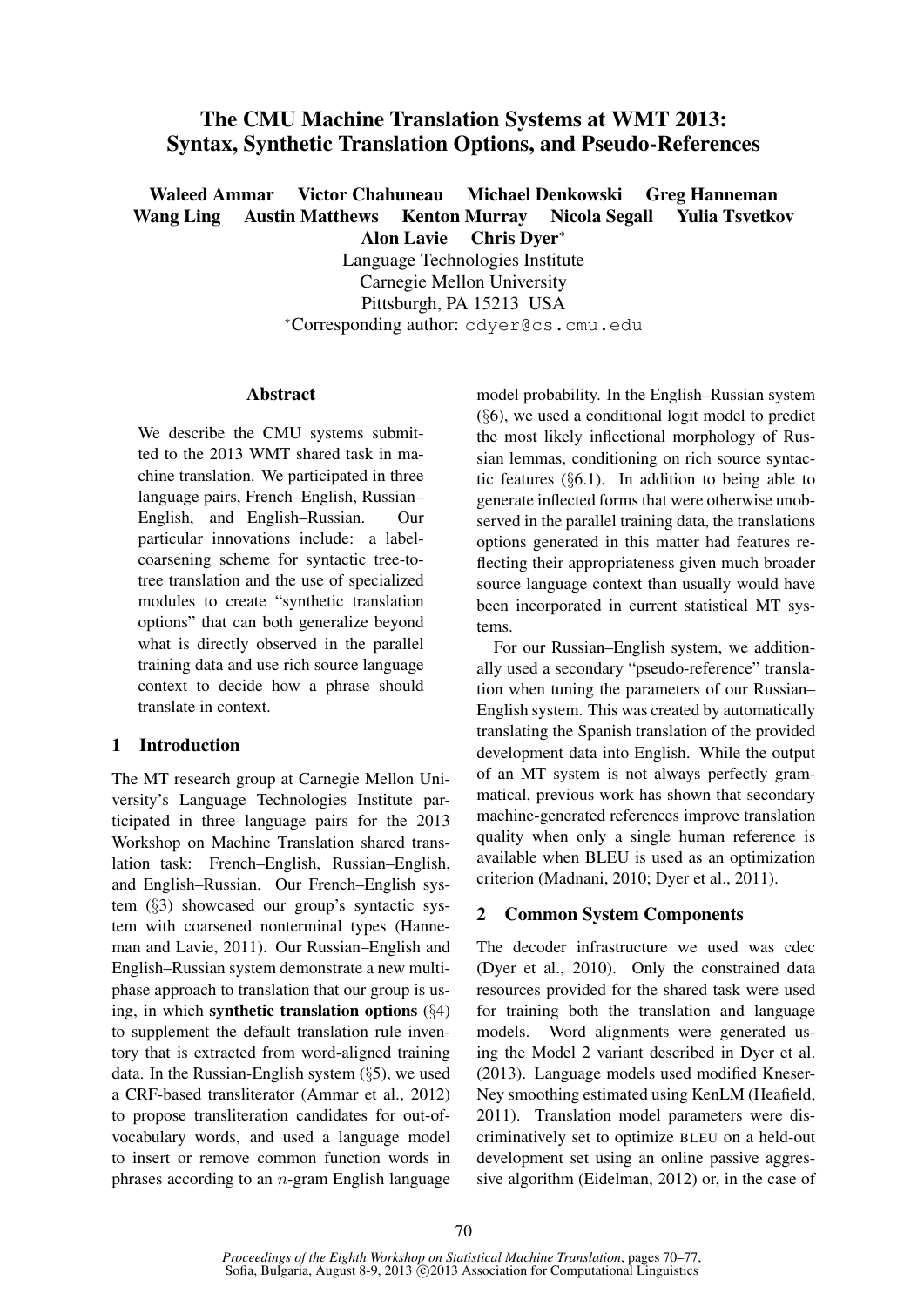the French–English system, using the hypergraph MERT algorithm and optimizing towards BLEU (Kumar et al., 2009). The remainder of the paper will focus on our primary innovations in the various system pairs.

# 3 French-English Syntax System

Our submission for French–English is a tree-totree translation system that demonstrates several innovations from group's research on SCFG-based translation.

# 3.1 Data Selection

We divided the French–English training data into two categories: clean data (Europarl, News Commentary, UN Documents) totaling 14.8 million sentence pairs, and web data (Common Crawl, Giga-FrEn) totaling 25.2 million sentence pairs. To reduce the volume of data used, we filtered non-parallel and other unhelpful segments according to the technique described by Denkowski et al. (2012). This procedure uses a lexical translation model learned from just the clean data, as well as source and target n-gram language models to compute the following feature scores:

- French and English 4-gram log likelihood (normalized by length);
- French–English and English–French lexical translation log likelihood (normalized by length); and,
- Fractions of aligned words under the French– English and English–French models.

We pooled previous years' WMT news test sets to form a reference data set. We computed the same features. To filter the web data, we retained only sentence for which each feature score was no lower than two standard deviations below the mean on the reference data. This reduced the web data from 25.2 million to 16.6 million sentence pairs. Parallel segments from all parts of the data that were blank on either side, were longer than 99 tokens, contained a token of more than 30 characters, or had particularly unbalanced length ratios were also removed. After filtering, 30.9 million sentence pairs remained for rule extraction: 14.4 million from the clean data, and 16.5 million from the web data.

## 3.2 Preprocessing and Grammar Extraction

Our French–English system uses parse trees in both the source and target languages, so tokenization in this language pair was carried out to match the tokenizations expected by the parsers we used (English data was tokenized with the Stanford tokenizer for English and an in-house tokenizer for French that targets the tokenization used by the Berkeley French parser). Both sides of the parallel training data were parsed using the Berkeley latent variable parser.

Synchronous context-free grammar rules were extracted from the corpus following the method of Hanneman et al. (2011). This decomposes each tree pair into a collection of SCFG rules by exhaustively identifying aligned subtrees to serve as rule left-hand sides and smaller aligned subtrees to be abstracted as right-hand-side nonterminals. Basic subtree alignment heuristics are similar to those by Galley et al. (2006), and composed rules are allowed. The computational complexity is held in check by a limit on the number of RHS elements (nodes and terminals), rather than a GHKM-style maximum composition depth or Hiero-style maximum rule span. Our rule extractor also allows "virtual nodes," or the insertion of new nodes in the parse tree to subdivide regions of flat structure. Virtual nodes are similar to the A+B extended categories of SAMT (Zollmann and Venugopal, 2006), but with the added constraint that they may not conflict with the surrounding tree structure.

Because the SCFG rules are labeled with nonterminals composed from both the source and target trees, the nonterminal inventory is quite large, leading to estimation difficulties. To deal with this, we automatically coarsening the nonterminal labels (Hanneman and Lavie, 2011). Labels are agglomeratively clustered based on a histogrambased similarity function that looks at what target labels correspond to a particular source label and vice versa. The number of clusters used is determined based on spikes in the distance between successive clustering iterations, or by the number of source, target, or joint labels remaining. Starting from a default grammar of 877 French, 2580 English, and 131,331 joint labels, we collapsed the label space for our WMT system down to 50 French, 54 English, and 1814 joint categories.<sup>1</sup>

<sup>&</sup>lt;sup>1</sup>Selecting the stopping point still requires a measure of intuition. The label set size of 1814 chosen here roughly corresponds to the number of joint labels that would exist in the grammar if virtual nodes were not included. This equivalence has worked well in practice in both internal and published experiments on other data sets (Hanneman and Lavie, 2013).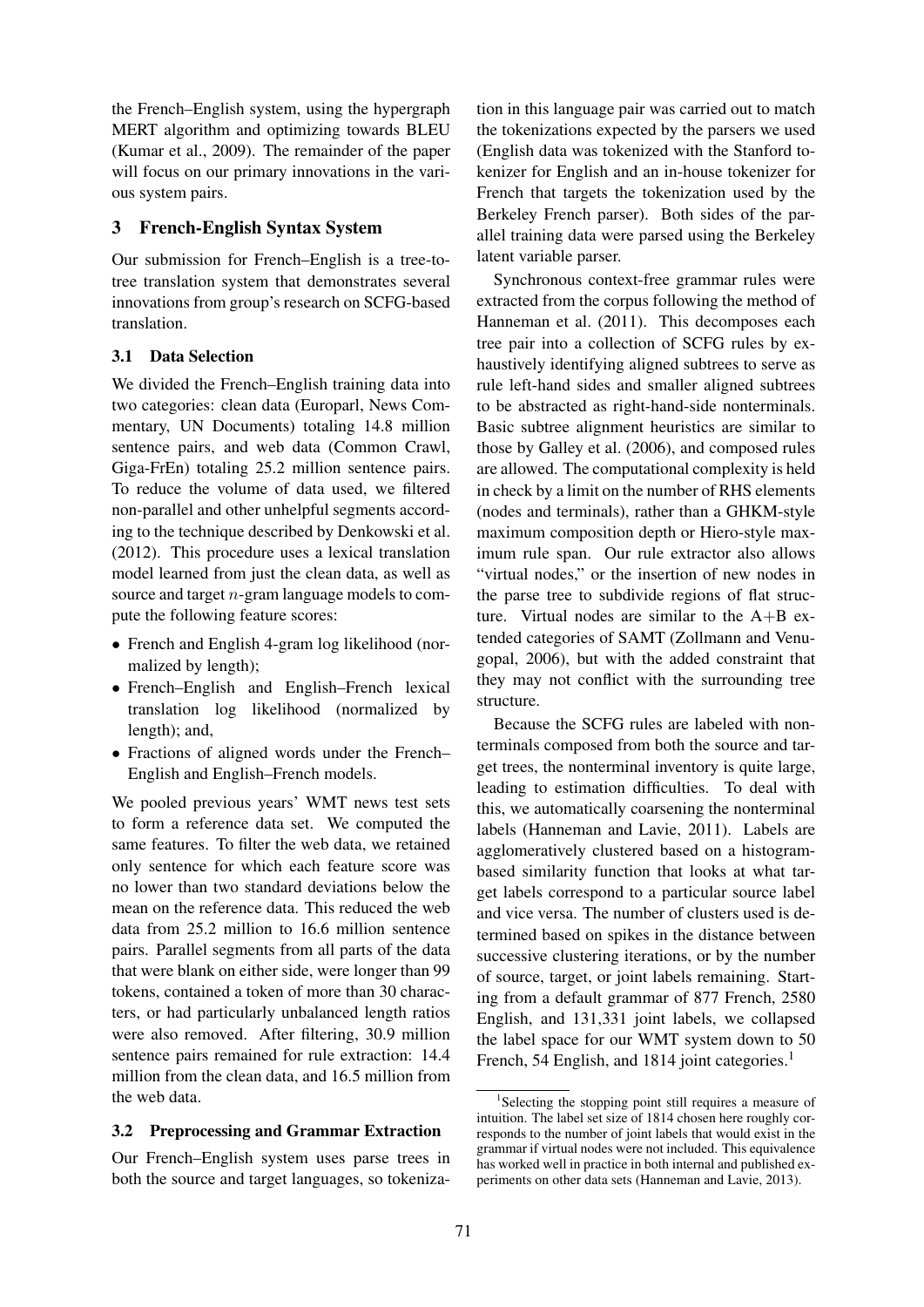Extracted rules each have 10 features associated with them. For an SCFG rule with source lefthand side  $\ell_s$ , target left-hand side  $\ell_t$ , source righthand side  $r_s$ , and target right-hand side  $r_t$ , they are:

- phrasal translation log relative frequencies  $\log f(r_s \mid r_t)$  and  $\log f(r_t \mid r_s);$
- labeling relative frequency  $\log f(\ell_s, \ell_t | r_s, r_t)$ and generation relative frequency  $\log f(r_s, r_t | \ell_s, \ell_t);$
- lexical translation log probabilities  $\log p_{lex}(r_s)$  $r_t$ ) and  $\log p_{lex}(r_t \mid r_s)$ , defined similarly to Moses's definition;
- a rarity score  $\frac{\exp(\frac{1}{c})-1}{\exp(1)-1}$  $\frac{\exp(\frac{c}{c})^{-1}}{\exp(1)-1}$  for a rule with frequency  $c$  (this score is monotonically decreasing in the rule frequency); and,
- three binary indicator features that mark whether a rule is fully lexicalized, fully abstract, or a glue rule.

Grammar filtering. Even after collapsing labels, the extracted SCFGs contain an enormous number of rules — 660 million rule types from just under 4 billion extracted instances. To reduce the size of the grammar, we employ a combination of lossless filtering and lossy pruning. We first prune all rules to select no more than the 60 most frequent target-side alternatives for any source RHS, then do further filtering to produce grammars for each test sentence:

- Lexical rules are filtered to the sentence level. Only phrase pairs whose source sides match the test sentence are retained.
- Abstract rules (whose RHS are all nonterminals) are globally pruned. Only the 4000 most frequently observed rules are retained.
- Mixed rules (whose RHS are a mix of terminals and nonterminals) must match the test sentence, and there is an additional frequency cutoff.

After this filtering, the number of completely lexical rules that match a given sentence is typically low, up to a few thousand rules. Each fully abstract rule can potentially apply to every sentence; the strict pruning cutoff in use for these rules is meant to focus the grammar to the most important general syntactic divergences between French and English. Most of the latitude in grammar pruning comes from adjusting the frequency cutoff on the mixed rules since this category of rule is by far the

most common type. We conducted experiments with three different frequency cutoffs: 100, 200, and 500, with each increase decreasing the grammar size by 70–80 percent.

### 3.3 French–English Experiments

We tuned our system to the newstest2008 set of 2051 segments. Aside from the official newstest2013 test set (3000 segments), we also collected test-set scores from last year's newstest2012 set (3003 segments). Automatic metric scores are computed according to BLEU (Papineni et al., 2002), METEOR (Denkowski and Lavie, 2011), and TER (Snover et al., 2006), all computed according to MultEval v. 0.5 (Clark et al., 2011). Each system variant is run with two independent MERT steps in order to control for optimizer instability.

Table 1 presents the results, with the metric scores averaged over both MERT runs. Quite interestingly, we find only minor differences in both tune and test scores despite the large differences in filtered/pruned grammar size as the cutoff for partially abstract rules increases. No system is fully statistically separable (at  $p < 0.05$ ) from the others according to MultEval's approximate randomization algorithm. The closest is the variant with cutoff 200, which is generally judged to be slightly worse than the other two. METEOR claims full distinction on the 2013 test set, ranking the system with the strictest grammar cutoff (500) best. This is the version that we ultimately submitted to the shared translation task.

## 4 Synthetic Translation Options

Before discussing our Russian–English and English–Russian systems, we introduce the concept of synthetic translation options, which we use in these systems. We provide a brief overview here; for more detail, we refer the reader to Tsvetkov et al. (2013).

In language pairs that are typologically similar, words and phrases map relatively directly from source to target languages, and the standard approach to learning phrase pairs by extraction from parallel data can be very effective. However, in language pairs in which individual source language words have many different possible translations (e.g., when the target language word could have many different inflections or could be surrounded by different function words that have no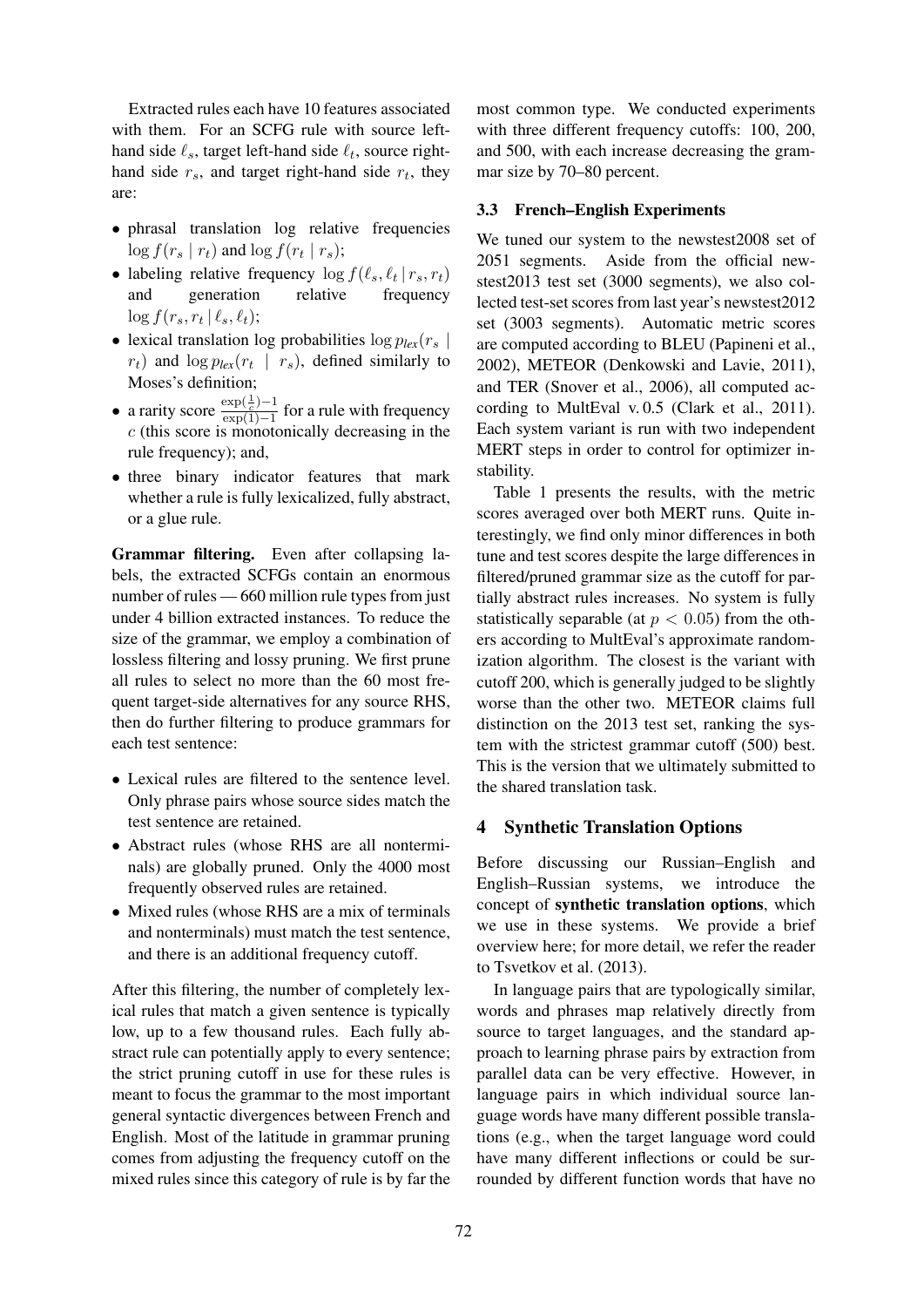|               | Dev (2008)  |             |             | <b>Test (2012)</b> |             |             | <b>Test</b> $(2013)$ |             |       |
|---------------|-------------|-------------|-------------|--------------------|-------------|-------------|----------------------|-------------|-------|
| <b>System</b> | <b>BLEU</b> | <b>METR</b> | <b>TER</b>  | <b>BLEU</b>        | <b>METR</b> | <b>TER</b>  | <b>BLEU</b>          | <b>METR</b> | TER   |
| Cutoff 100    | 22.52       |             | 31.44 59.22 | 27.73              |             | 33.30 53.25 | 28.34                | $*33.19$    | 53.07 |
| Cutoff 200    | 22.34       | 31.40       | 59.21       | $*27.33$           | 33.26 53.23 |             | $*28.05$             | $*$ 33.07   | 53.16 |
| Cutoff 500    | 22.80       | 31.64       | 59.10       | 27.88              | $*33.58$    | 53.09       | 28.27                | $* 3331$    | 53.13 |

Table 1: French–English automatic metric scores for three grammar pruning cutoffs, averaged over two MERT runs each. Scores that are statistically separable ( $p < 0.05$ ) from both others in the same column are marked with an asterisk (\*).

direct correspondence in the source language), we can expect the standard phrasal inventory to be incomplete, except when very large quantities of parallel data are available or for very frequent words. There simply will not be enough examples from which to learn the ideal set of translation options. Therefore, since phrase based translation can only generate input/output word pairs that were directly observed in the training corpus, the decoder's only hope for producing a good output is to find a fluent, meaning-preserving translation using incomplete translation lexicons. Synthetic translation option generation seeks to fill these gaps using secondary generation processes that produce possible phrase translation alternatives that are not directly extractable from the training data. By filling in gaps in the translation options used to construct the sentential translation search space, global discriminative translation models and language models can be more effective than they would otherwise be.

From a practical perspective, synthetic translation options are attractive relative to trying to build more powerful models of translation since they enable focus on more targeted translation problems (for example, transliteration, or generating proper inflectional morphology for a single word or phrase). Since they are translation options and not complete translations, many of them may be generated.

In the following system pairs, we use synthetic translation options to augment hiero grammar rules learned in the usual way. The synthetic phrases we include augment draw from several sources:

- transliterations of OOV Russian words  $(\S 5.3);$
- English target sides with varied function words (for example, given a phrase that translates into *cat* we procedure variants like *the cat*, *a cat* and *of the cat*); and,

• when translating *into* Russian, we generate phrases by first predicting the most likely Russian lemma for a source word or phrase, and then, conditioned on the English source context (including syntactic and lexical features), we predict the most likely inflection of the lemma  $($ §6.1).

### 5 Russian–English System

### 5.1 Data

We used the same parallel data for both the Russian–English and English Russian systems. Except for filtering to remove sentence pairs whose log length ratios were statistical outliers, we only filtered the Common Crawl corpus to remove sentence pairs with less than 50% concentration of Cyrillic characters on the Russian side. The remaining data was tokenized and lower-cased. For language models, we trained 4-gram Markov models using the target side of the bitext and any available monolingual data (including Gigaword for English). Additionally, we trained 7-gram language models using 600-class Brown clusters with Witten-Bell smoothing.<sup>2</sup>

### 5.2 Baseline System

Our baseline Russian–English system is a hierarchical phrase-based translation model as implemented in cdec (Chiang, 2007; Dyer et al., 2010). SCFG translation rules that plausibly match each sentence in the development and deftest sets were extracted from the aligned parallel data using the suffix array indexing technique of Lopez (2008). A Russian morphological analyzer was used to lemmatize the training, development, and test data, and the "noisier channel" translation approach of Dyer (2007) was used in the Russian– English system to let unusually inflected surface forms back off to per-lemma translations.

<sup>2</sup> http://www.ark.cs.cmu.edu/cdyer/ru-600/.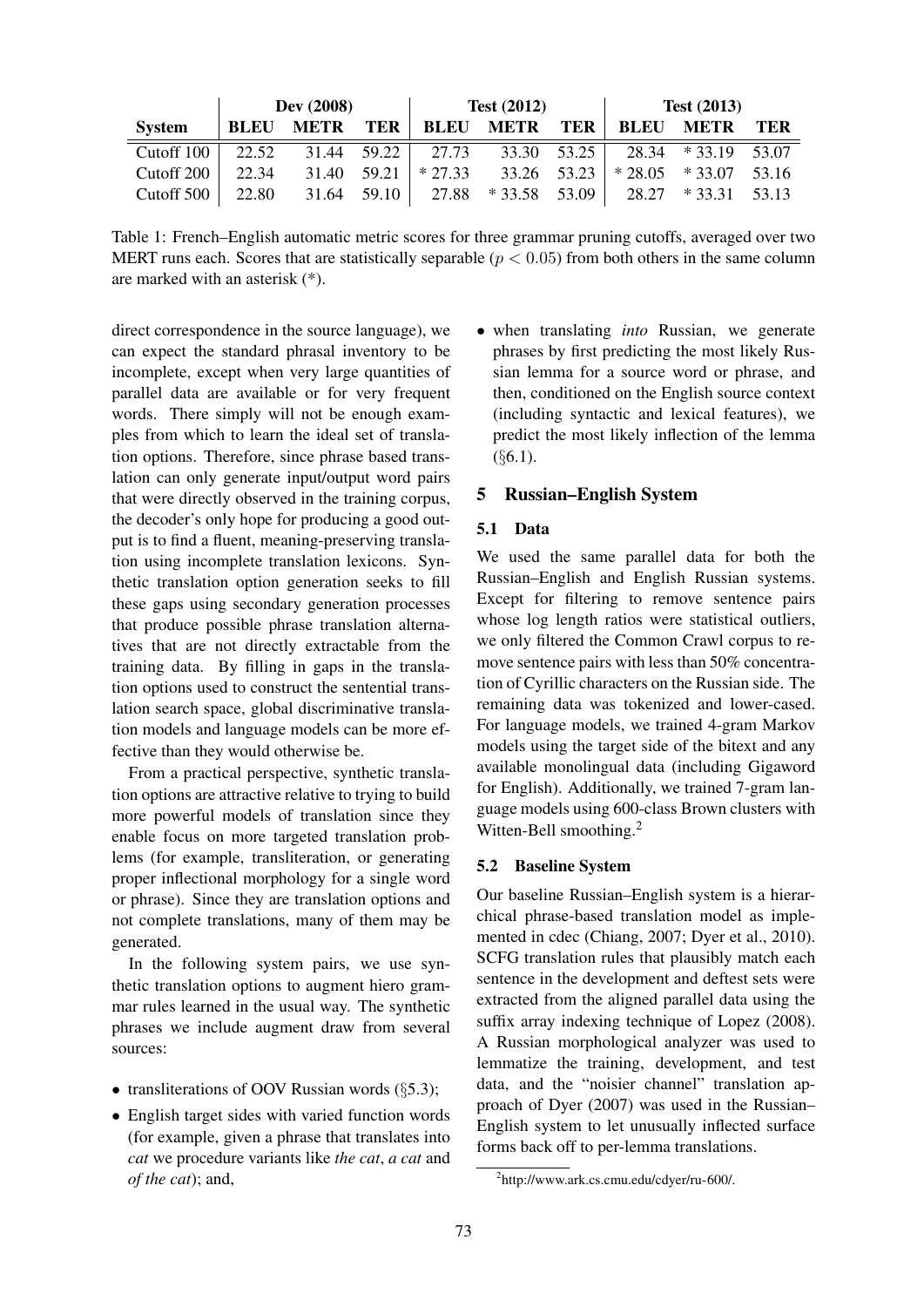### 5.3 Synthetic Translations: Transliteration

Analysis revealed that about one third of the unseen Russian tokens in the development set consisted of named entities which should be transliterated. We used individual Russian-English word pairs in Wikipedia parallel headlines <sup>3</sup> to train a linear-chained CRF tagger which labels each character in the Russian token with a sequence of zero or more English characters (Ammar et al., 2012). Since Russian names in the training set were in nominative case, we used a simple rule-based morphological generator to produce possible inflections and filtered out the ones not present in the Russian monolingual corpus. At decoding, unseen Russian tokens are fed to the transliterator which produces the most probable 20 transliterations. We add a synthetic translation option for each of the transliterations with four features: an indicator feature for transliterations, the CRF unnormalized score, the trigram character-LM logprobability, and the divergence from the average length-ratio between an English name and its Russian transliteration.

#### 5.4 Synthetic Translations: Function Words

Slavic languages like Russian have a large number of different inflected forms for each lemma, representing different cases, tenses, and aspects. Since our training data is rather limited relative to the number of inflected forms that are possible, we use an English language model to generate a variety of common function word contexts for each content word phrase. These are added to the phrase table with a feature indicating that they were not actually observed in the training data, but rather hallucinated using SRILM's disambig tool.

#### 5.5 Summary

Table 5.5 summarizes our Russian-English translation results. In the submitted system, we additionally used MBR reranking to combine the 500 best outputs of our system, with the 500-best outputs of a syntactic system constructed similarly to the French–English system.

#### 6 English–Russian System

The bilingual training data was identical to the filtered data used in the previous section. Word alignments was performed after lemmatizing the

Table 2: Russian-English summary.

| Condition        | <b>BLEU</b> |  |  |
|------------------|-------------|--|--|
| <b>Baseline</b>  | 30.8        |  |  |
| Function words   | 30.9        |  |  |
| Transliterations | 31.1        |  |  |

Russian side of the training corpus. An unpruned, modified Kneser-Ney smoothed 4-gram language model (Chen and Goodman, 1996) was estimated from all available Russian text (410 million words) using the KenLM toolkit (Heafield et al., 2013).

A standard hierarchical phrase-based system was trained with rule shape indicator features, obtained by replacing terminals in translation rules by a generic symbol. MIRA training was performed to learn feature weights.

Additionally, word clusters (Brown et al., 1992) were obtained for the complete monolingual Russian data. Then, an unsmoothed 7-gram language model was trained on these clusters and added as a feature to the translation system. Indicator features were also added for each cluster and bigram cluster occurence. These changes resulted in an improvement of more than a BLEU point on our held-out development set.

#### 6.1 Predicting Target Morphology

We train a classifier to predict the inflection of each Russian word independently given the corresponding English sentence and its word alignment. To do this, we first process the Russian side of the parallel training data using a statistical morphological tagger (Sharoff et al., 2008) to obtain lemmas and inflection tags for each word in context. Then, we obtain part-of-speech tags and dependency parses of the English side of the parallel data (Martins et al., 2010), as well as Brown clusters (Brown et al., 1992). We extract features capturing lexical and syntactical relationships in the source sentence and train structured linear logistic regression models to predict the tag of each English word independently given its partof-speech.<sup>4</sup> In practice, due to the large size of the corpora and of the feature space dimension, we were only able to use about 10% of the available bilingual data, sampled randomly from the Common Crawl corpus. We also restricted the

 $3$ We contributed the data set to the shared task participants at http://www.statmt.org/wmt13/wiki-titles.ru-en.tar.gz

<sup>&</sup>lt;sup>4</sup>We restrict ourselves to verbs, nouns, adjectives, adverbs and cardinals since these open-class words carry most inflection in Russian.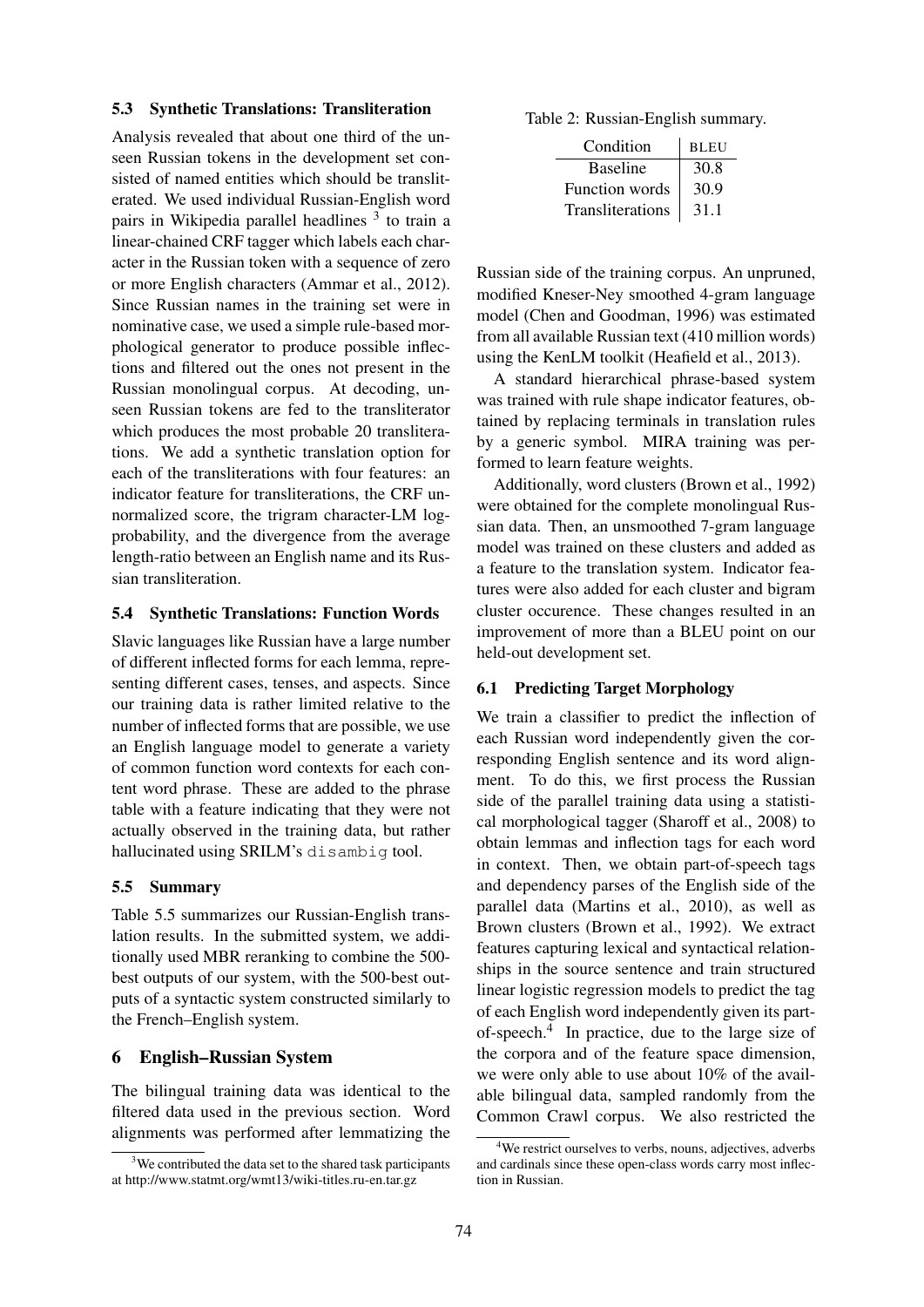

Figure 1: The classifier is trained to predict the verbal inflection  $m$  is  $-s$  fm-e based on the linear and syntactic context of the words aligned to the Russian word; given the stem пытаться (*pytat'sya*), this inflection paradigm produces the observed surface form пыталась (*pytalas'*).

set of possible inflections for each word to the set of tags that were observed with its lemma in the full monolingual training data. This was necessary because of our choice to use a tagger, which is not able to synthesize surface forms for a given lemma-tag pair.

We then augment the standard hierarchical phrase-base grammars extracted for the baseline systems with new rules containing inflections not necessarily observed in the parallel training data. We start by training a non-gappy phrase translation model on the bilingual data where the Russian has been lemmatized.<sup>5</sup> Then, before translating an English sentence, we extract translation phrases corresponding to this specific sentence and reinflect each word in the target side of these phrases using the classifier with features extracted from the source sentence words and annotations. We keep the original phrase-based translation features and add the inflection score predicted by the classifier as well as indicator features for the part-ofspeech categories of the re-inflected words.

On a held-out development set, these synthetic phrases produce a 0.3 BLEU point improvement. Interestingly, the feature weight learned for using these phrases is positive, indicating that useful inflections might be produced by this process.

# 7 Conclusion

The CMU systems draws on a large number of different research directions. Techniques such as MBR reranking and synthetic phrases allow different contributors to focus on different translation problems that are ultimately recombined into a single system. Our performance, in particular, on English–Russian machine translation was quite satisfying, we attribute our biggest gains in this language pair to the following:

- Our inflection model that predicted how an English word ought best be translated, given its context. This enabled us to generate forms that were not observed in the parallel data or would have been rare *independent of context* with precision.
- Brown cluster language models seem to be quite effective at modeling long-range morphological agreement patterns quite reliably.

### Acknowledgments

We sincerely thank the organizers of the workshop for their hard work, year after year, and the reviewers for their careful reading of the submitted draft of this paper. This research work was supported in part by the U. S. Army Research Laboratory and the U. S. Army Research Office under contract/grant number W911NF-10-1-0533, by the National Science Foundation under grant IIS-0915327, by a NPRP grant (NPRP 09-1140- 1-177) from the Qatar National Research Fund (a member of the Qatar Foundation), and by computing resources provided by the NSF-sponsored XSEDE program under grant TG-CCR110017. The statements made herein are solely the responsibility of the authors.

<sup>5</sup>We keep intact words belonging to non-predicted categories.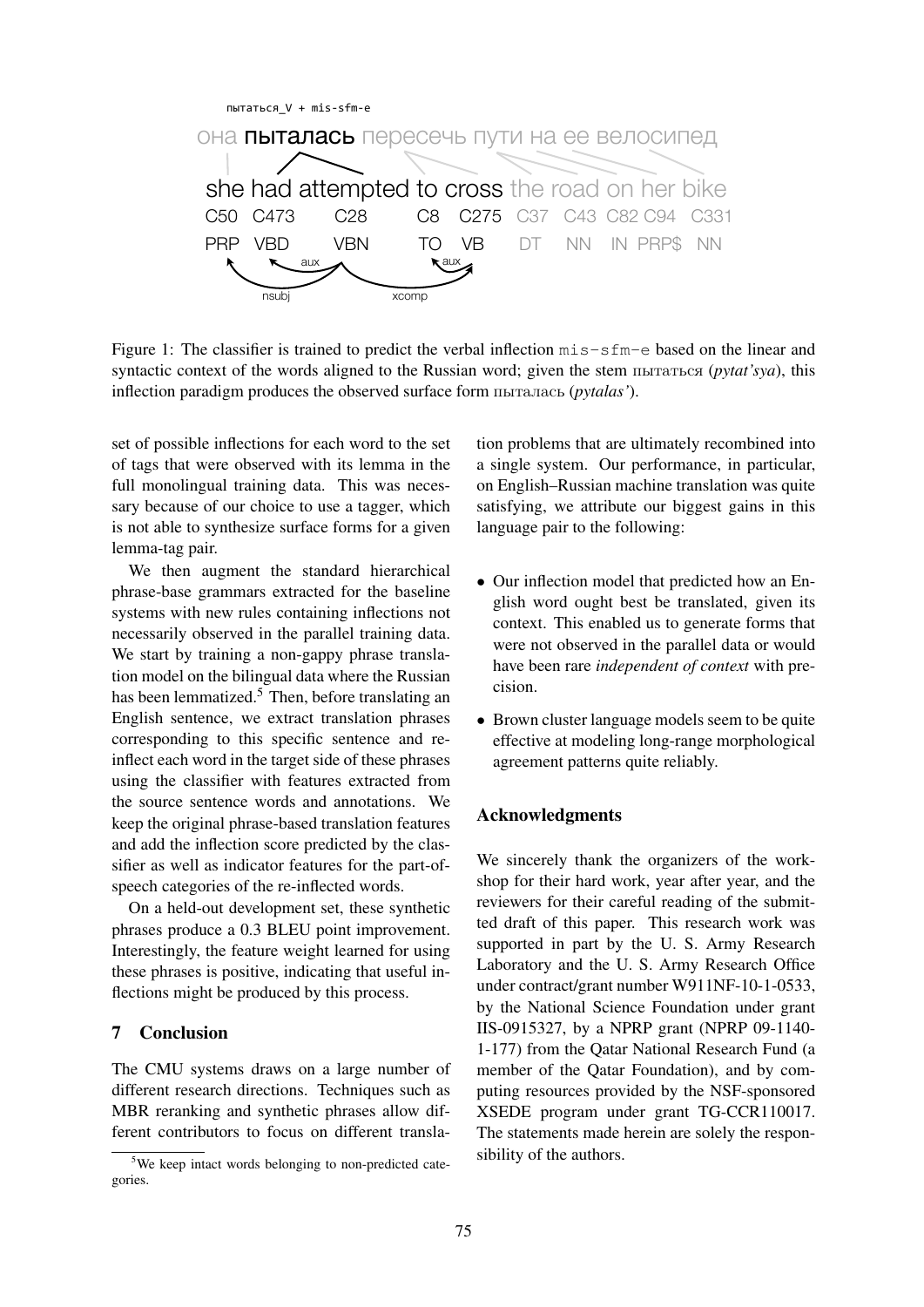#### References

- Waleed Ammar, Chris Dyer, and Noah A. Smith. 2012. Transliteration by sequence labeling with lattice encodings and reranking. In *NEWS workshop at ACL*.
- Peter F. Brown, Peter V. deSouza, Robert L. Mercer, Vincent J. Della Pietra, and Jenifer C. Lai. 1992. Class-based  $n$ -gram models of natural language. *Computional Linguistics*, 18(4):467–479.
- Stanley F. Chen and Joshua Goodman. 1996. An empirical study of smoothing techniques for language modeling. In *Proceedings of the 34th Annual Meeting of the Association for Computational Linguistics*, pages 310–318, Santa Cruz, California, USA, June. Association for Computational Linguistics.
- David Chiang. 2007. Hierarchical phrase-based translation. *Computational Linguistics*, 33(2):201–228.
- Jonathan H. Clark, Chris Dyer, Alon Lavie, and Noah A. Smith. 2011. Better hypothesis testing for statistical machine translation: Crontrolling for optimizer instability. In *Proceedings of the 49th Annual Meeting of the Association for Computational Linguistics: Short Papers*, pages 176–181, Portland, Oregon, USA, June.
- Michael Denkowski and Alon Lavie. 2011. Meteor 1.3: Automatic metric for reliable optimization and evaluation of machine translation systems. In *Proceedings of the Sixth Workshop on Statistical Machine Translation*, pages 85–91, Edinburgh, Scotland, UK, July.
- Michael Denkowski, Greg Hanneman, and Alon Lavie. 2012. The cmu-avenue french-english translation system. In *Proceedings of the NAACL 2012 Workshop on Statistical Machine Translation*.
- Chris Dyer, Adam Lopez, Juri Ganitkevitch, Johnathan Weese, Ferhan Ture, Phil Blunsom, Hendra Setiawan, Vladimir Eidelman, and Philip Resnik. 2010. cdec: A decoder, alignment, and learning framework for finite-state and context-free translation models. In *Proc. of ACL*.
- Chris Dyer, Kevin Gimpel, Jonathan H. Clark, and Noah A. Smith. 2011. The CMU-ARK German-English translation system. In *Proceedings of the Sixth Workshop on Statistical Machine Translation*.
- Chris Dyer, Victor Chahuneau, and Noah A. Smith. 2013. A simple, fast, and effective reparameterization of IBM Model 2. In *Proc. of NAACL*.
- Chris Dyer. 2007. The 'noiser channel': Translation from morphologically complex languages. In *Proceedings of WMT*.
- Vladimir Eidelman. 2012. Optimization strategies for online large-margin learning in machine translation. In *Proceedings of the Seventh Workshop on Statistical Machine Translation*.
- Michel Galley, Jonathan Graehl, Kevin Knight, Daniel Marcu, Steve DeNeefe, Wei Wang, and Ignacio Thayer. 2006. Scalable inference and training of context-rich syntactic translation models. In *Proceedings of the 21st International Conference on Computational Linguistics and 44th Annual Meeting of the ACL*, pages 961–968, Sydney, Australia, July.
- Greg Hanneman and Alon Lavie. 2011. Automatic category label coarsening for syntax-based machine translation. In *Proceedings of SSST-5: Fifth Workshop on Syntax, Semantics, and Structure in Statistical Translation*, pages 98–106, Portland, Oregon, USA, June.
- Greg Hanneman and Alon Lavie. 2013. Improving syntax-augmented machine translation by coarsening the label set. In *Proceedings of NAACL-HLT 2013*, pages 288–297, Atlanta, Georgia, USA, June.
- Greg Hanneman, Michelle Burroughs, and Alon Lavie. 2011. A general-purpose rule extractor for SCFGbased machine translation. In *Proceedings of SSST-5: Fifth Workshop on Syntax, Semantics, and Structure in Statistical Translation*, pages 135–144, Portland, Oregon, USA, June.
- Kenneth Heafield, Ivan Pouzyrevsky, Jonathan H. Clark, and Philipp Koehn. 2013. Scalable modified Kneser-Ney language model estimation. In *Proceedings of the 51st Annual Meeting of the Association for Computational Linguistics*, Sofia, Bulgaria, August.
- Kenneth Heafield. 2011. KenLM: Faster and smaller language model queries. In *Proceedings of the Sixth Workshop on Statistical Machine Translation*, Edinburgh, Scotland, UK, July.
- Shankar Kumar, Wolfgang Macherey, Chris Dyer, and Franz Och. 2009. Efficient minimum error rate training and minimum Bayes-risk decoding for translation hypergraphs and lattices. In *Proc. of ACL-IJCNLP*.
- Adam Lopez. 2008. Tera-scale translation models via pattern matching. In *Proc. of COLING*.
- Nitin Madnani. 2010. *The Circle of Meaning: From Translation to Paraphrasing and Back*. Ph.D. thesis, Department of Computer Science, University of Maryland College Park.
- Andre F. T. Martins, Noah A. Smith, Eric P. Xing, Pe- ´ dro M. O. Aguiar, and Mário A. T. Figueiredo.  $2010$ . Turbo parsers: Dependency parsing by approximate variational inference. In *Proceedings of the Conference on Empirical Methods in Natural Language Processing*.
- Kishore Papineni, Salim Roukos, Todd Ward, and Wei-Jing Zhu. 2002. BLEU: A method for automatic evalution of machine translation. In *Proceedings of the 40th Annual Meeting of the Association for Computational Linguistics*, pages 311–318, Philadelphia, Pennsylvania, USA, July.